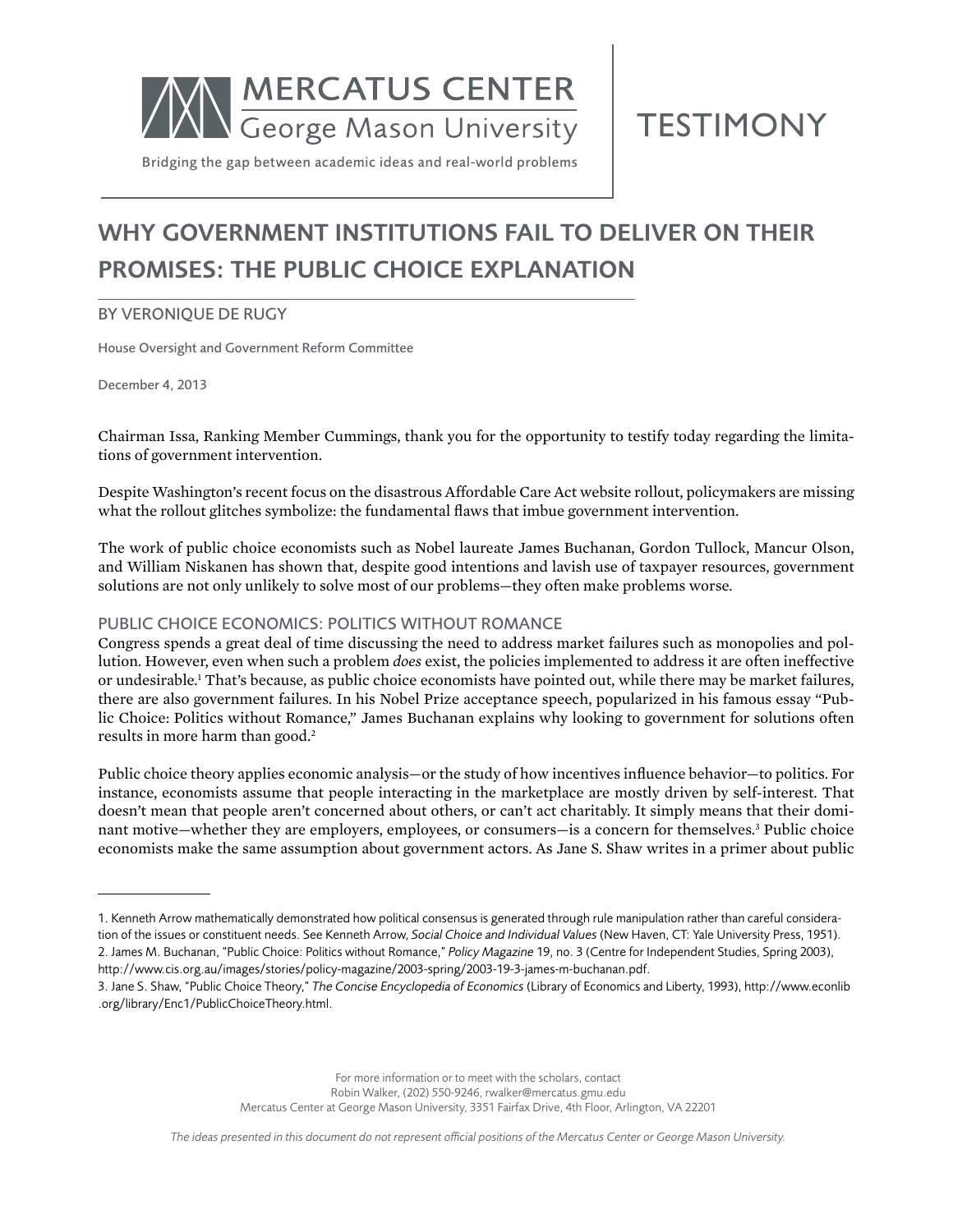choice economics, "although people acting in the political marketplace have some concern for others, their main motive, whether they are voters, politicians, lobbyists, or bureaucrats, is self-interest."<sup>4</sup>

In other words, unlike many economists before them, public choice economists revolutionized the field of economics by having symmetric assumptions about humans in public and private settings and replacing "romantic and illusory notions about the workings of governments" with more realistic ones.

#### Government Incentives

In the marketplace, scarcity guarantees that people compete for resources. In that environment, the price system and the risk of losses, combined with the prospect of potential profit, are powerful signals that guide people's decisions to prudently buy, sell, invest, and save.

But unlike in the marketplace, the incentives for good management in government are very weak. For instance, even though lawmakers are expected to pursue the "public interest," they make decisions that use other people's money rather than their own.<sup>5</sup> This means that their exposure to the risk of a bad decision is fairly limited, and there is little to no reward for spending taxpayers' money wisely or providing a service effectively or efficiently.

Furthermore, because each voter bears a very small part of the cost of these bad decisions, and they have their daily lives to manage, voters lack the incentives to sufficiently monitor the government.<sup>6</sup> And, as Shaw explains, voter ignorance can be quite rational:

Even though the result of an election may be very important, an individual's vote rarely decides an election. Thus, the direct impact of casting a well-informed vote is almost nil; the voter has virtually no chance to determine the outcome of the election. So spending time following the issues is not personally worthwhile for the voter. Evidence for this claim is found in the fact that public opinion polls consistently find that less than half of all voting-age Americans can name their own congressional representative.

That is not, of course, the case in the private sector. Consumers have great incentives to make sure the car or the house they buy is worth the price they will pay for it. Employers also have great incentives to make sure they hire the best employees, as there is a high and direct cost for employing someone who can't perform the job he or she is hired for.

Yet lawmakers—however well-intentioned—face serious difficulties in making the right decision. Many factors come into play, but it is worth highlighting the following two. First, the government does not have better information than private agents operating in the market, whether this be the health care market or any other market (financial, housing, etc.).7 Making matters worse, government decision-makers are usually insulated from market signals, and thus often lack important information about the problem at hand and the market itself.

Second, the resources government provides are often so enticing that companies may switch their focus from meeting the needs of customers to meeting the wishes of government officials—thus producing a less effective outcome.8 These effects lead to the malinvestment of taxpayers' money and often of private capital as well.

#### The Unhealthy Marriage between Government and Interest Groups

Economists Mancur Olson,<sup>9</sup> Gordon Tullock,<sup>10</sup> and others have also shown that government agents receive more benefits when they act on behalf of special interests (often under the guise of working on behalf of the public good).

<sup>4.</sup> Ibid.

<sup>5.</sup> Ibid.

<sup>6.</sup> One of the first public choice economists to point this out is Anthony Downs in *An Economic Theory of Democracy*. A modern exposition of this "rational irrationality" was produced by Bryan Caplan in his Myth of the Rational Voter. Anthony Downs, *An Economic Theory of Democracy* (New York: Harper and Row, 1957); Bryan Caplan, *The Myth of the Rational Voter: Why Democracies Choose Bad Policies* (Princeton, NJ: Princeton University Press, 2008).

<sup>7.</sup> F. A. Hayek, "The Use of Knowledge in Society," *American Economic Review* 25, no. 4 (1945): 519–30.

<sup>8.</sup> William Niskanen, "Bureaucrats and Politicians," *Journal of Law and Economics* 18, no. 3 (1975): 617–43.

<sup>9.</sup> Mancur Olson, *The Logic of Collective Action* (Cambridge, MA: Harvard University Press, 1971).

<sup>10.</sup> Gordon Tullock, "Rent Seeking," *New Palgrave Dictionary of Economic*s, ed. Steven N. Durlauf and Lawrence E. Blume (Palgrave Macmillan, 2008).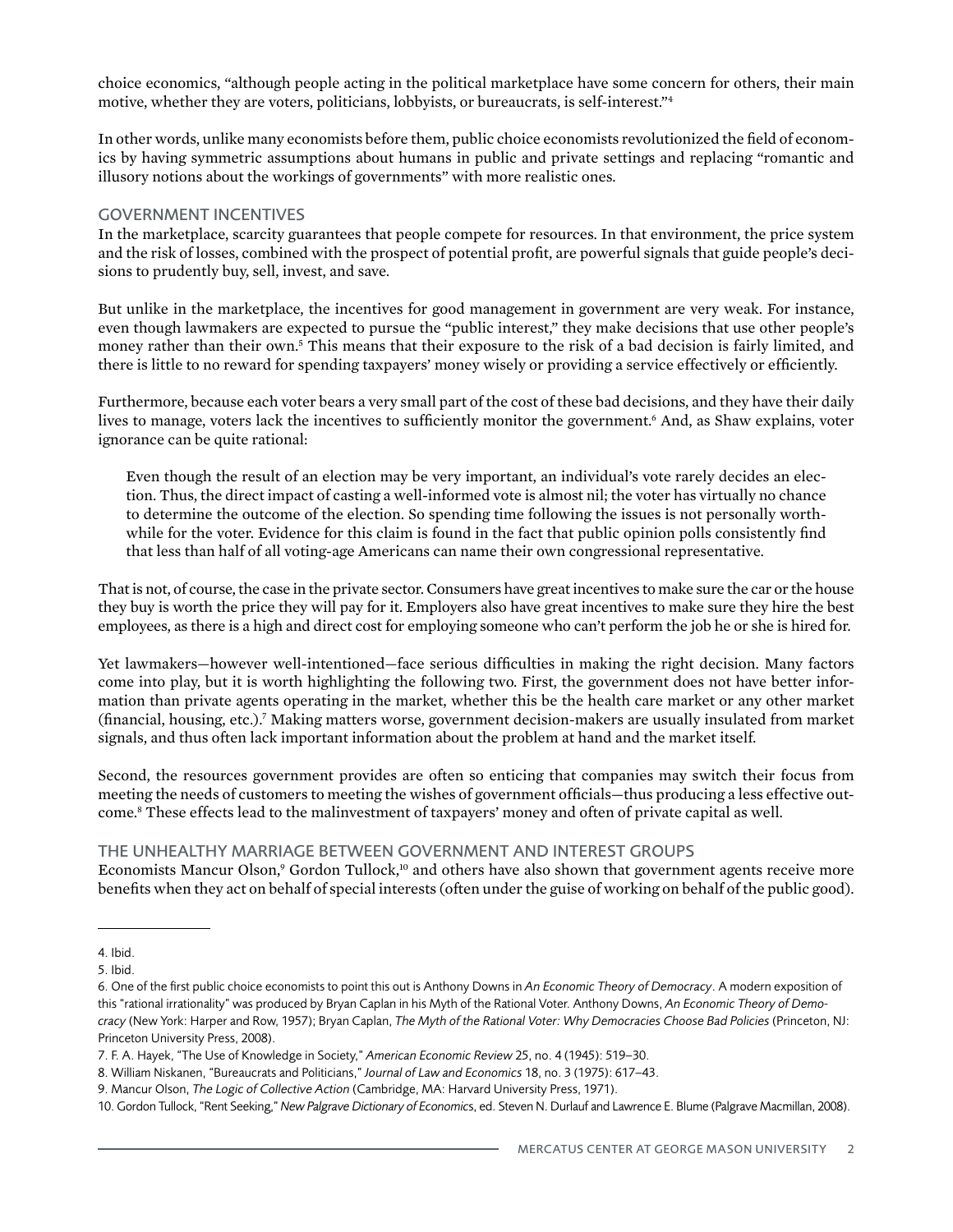In politics, decisions aren't driven by the profit motive as they are in the marketplace. Instead, they are for the most part driven by the desire to get reelected. One important element in the pursuit of power is the role played by interest groups. First, as I mentioned before, lawmakers face little to no cost for conferring benefits on interest groups, even when it imposes large costs on the majority. In addition, interest groups can provide electoral support (through their votes) and funding for electoral campaigns (through donations), which may be key to winning an election. With so much government money up for grabs, interest groups also have a strong incentive to organize and lobby the government for a piece of the public pie.

Combined with the weak incentives for lawmakers to be good stewards of taxpayers' money, strong incentives to cater to interest groups can explain why government program mechanisms tend to be organized around picking winners and losers instead of rewarding success or punishing failure in the same way as the market.

This behavior explains why Congress continues to vote for sugar tariffs that increase the price of sugar and the profits of US sugar producers at the expense of consumers. It also explains the existence of corn-based ethanol subsidies, which create an artificial market that diverts the grain away from being used for food and toward the subsidized market, and has been widely blamed for increases in global food prices—and seems to make the environment even worse.

In the case of the Affordable Care Act, public choice explains why the program was designed to expand health care insurance coverage rather than to improve health outcomes—a choice that benefits the insurance industry without necessarily producing a better and more affordable health care supply—and how the companies that are well connected usually stand to benefit the most from government interventions.

It also explains why this health care law, like Medicare and Medicare Part D, is yet another law that concentrates benefits on older Americans (who are relatively richer than the rest of the population and more active voters)<sup>11</sup> at the expense of young and healthy ones (who are often relatively poorer and aren't as active voters).<sup>12</sup>

# Regulatory Capture

Public choice economists have also explored the role that bureaucrats play in this cycle of bad decision-making. Economists know how potent this type of lobbying can be. In his seminal 1971 article, "The Theory of Economic Regulation," Nobel laureate George Stigler introduced so-called capture theory.13 Stigler argued that regulatory agencies are subject to pressure from both interest groups and the electorate at large. But, because interest groups are better able to organize and promote their interests, they hold greater power over what regulations are implemented.

A corollary to regulatory capture is the revolving door phenomenon, where agencies hire from firms they oversee, because, as Stigler also pointed out, regulation requires in-depth industry knowledge. Consider the former secretary of the Treasury, Henry Paulson. The former chairman and chief executive officer of Goldman Sachs played an important role in shaping and directing the government rescue of the financial industry, including Goldman.

# Government Institutions Are Inherently Prone to Bad Decision-Making, Often Independently of Who Is in Power

The problem with the Affordable Care Act rollout is far greater than the website glitches or the fact that millions of Americans cannot—as had been promised—keep their current health insurance policies. Rather, it's

<sup>11.</sup> According to the combined data on population trends, economics, and health issues from 15 federal agencies, Americans over the age of 65 are in remarkably good shape compared to those of previous generations. Their average net worth has increased almost 80 percent over the past 20 years; they form a larger share of the high-income group and a smaller share in lower-income groups than their predecessors; they are far better educated, and they live longer and healthier lives. They are also doing much better than younger Americans. If anything, the recent financial crisis has only made the gap between older and younger generations wider. Federal Interagency Forum on Aging-Related Statistics, *Older Americans 2008: Key Indicators of Well-Being* (Washington, DC: US Government Printing Office, March 2008), [http://www.aoa.gov](http://www.aoa.gov/agingstatsdotnet/Main_Site/Data/2008_Documents/OA_2008.pdf) [/agingstatsdotnet/Main\\_Site/Data/2008\\_Documents/OA\\_2008.pdf.](http://www.aoa.gov/agingstatsdotnet/Main_Site/Data/2008_Documents/OA_2008.pdf)

<sup>12.</sup> US Census Bureau, table 399, "Voting-Age Population—Reported Registration and Voting by Selected Characteristics: 1996 to 2010," from *Statistical Abstract of the United States: 2012*,<http://www.census.gov/compendia/statab/2012/tables/12s0399.pdf>.

<sup>13.</sup> George Stigler, "The Theory of Economic Regulation," *The Bell Journal of Economics and Management Science* 2, no. 1 (1971): 3–21.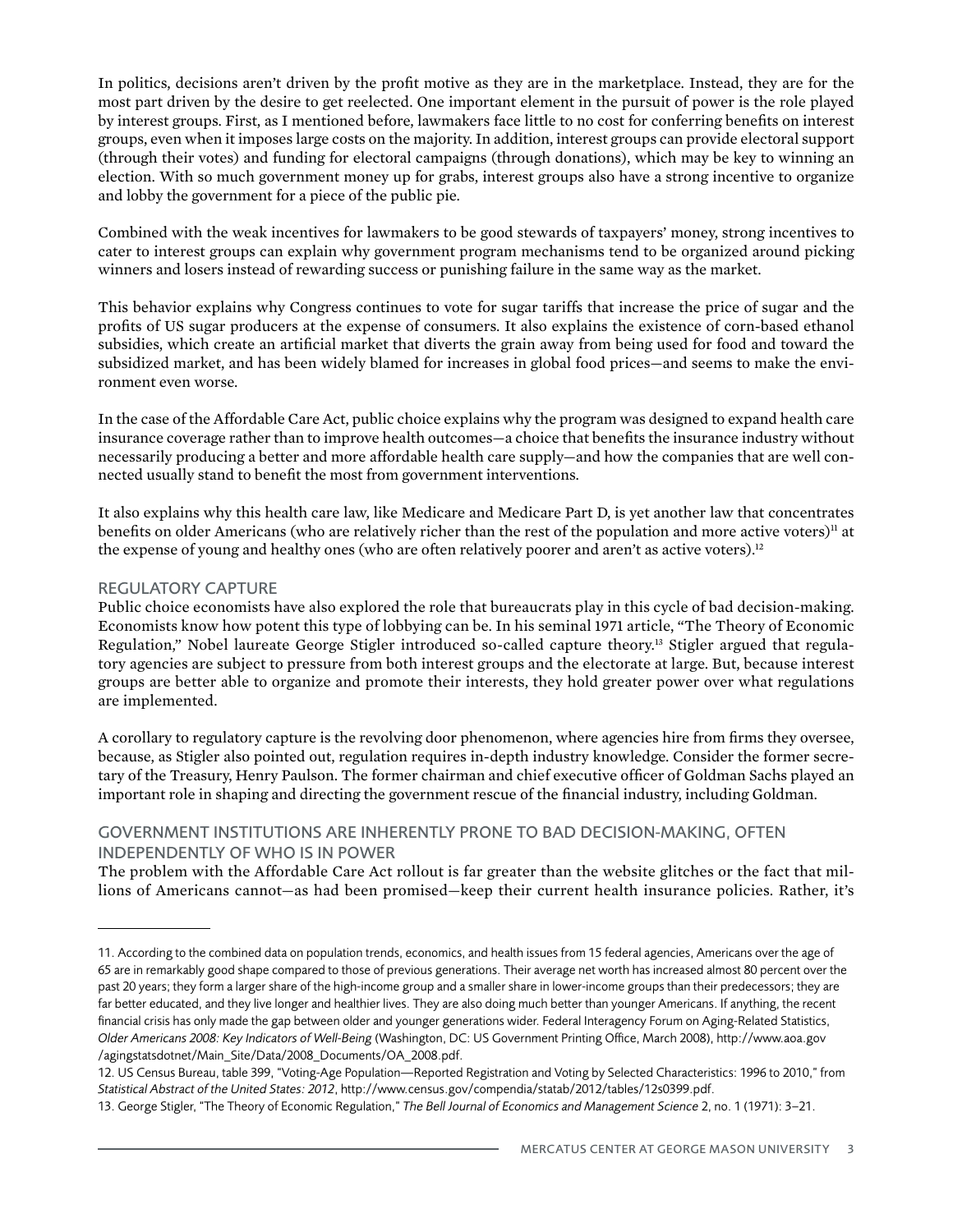that government institutions themselves are inherently prone to low-quality decision-making, with a strong incentive to choose the interest of politically favored groups.

Being willing to acknowledge that government intervention often fails is important, but understanding why it fails is far more important for designing better policies. That often means that the government should abstain from intervening altogether. As my colleague Matt Mitchell explains,

James Buchanan, Gordon Tullock, and the other founders of Public Choice and its close cousin, Constitutional Political Economy, didn't stop their analysis after they found that politicians sometimes behave badly.

Like James Madison before them, they thought of constructive ways to make political actors behave better, sometimes by placing certain decisions beyond their reach.<sup>14</sup>

When the government fails to deliver on the promises it made, many are tempted to argue that if only more money had been spent or if only someone else had been in charge, the promise could have been met. That's unlikely, mostly because the institutions of government themselves are inherently incapable of performing certain tasks well even when the people in power are smart, compassionate, and well-intentioned.<sup>15</sup>

For instance, a massive takeover of the health care market was bound to fail from the start, regardless of who was in charge or how much money the program had been given. It also explains why so many government policies not only fail to fix the problems they confront—the solutions are often worse than the problems. It doesn't mean, of course, that those who hold power don't have some influence on the outcome; it's just that it often isn't the most important factor.

#### Case Study: The Department of Energy's 1705 Loan Programs

With that in mind, government officials should understand that the problems with the healthcare.gov rollout are not unique to this particular law. In fact, we can expect these types of negative consequences when the government intervenes in any market—not just health care.

For instance, I have attached a copy of testimony I gave before this committee back in July 2012, that looks at the Department of Energy's 1705 loan guarantee programs. This is what I found:

The 107 loan guarantee program is the program that extended \$535 million in loan guarantees to Solyndra, a solar company that went under in 2011 leaving taxpayers with the tab. Since then, two additional companies—Beacon Power Corp and Abound Solar—have announced that they would suspend operations and filed for bankruptcy. Abound had used about \$70 million out of the \$400 million it got through the DOE program, which is likely to result in a cost of \$40 million to \$60 million to US taxpayers after Abound's assets are sold and the bankruptcy proceeding is completed.

Despite this, lawmakers on both sides of the aisle refuse to end the program, offering two defenses for its continuation. First, advocates argue that renewable energy companies do not have access to sufficient credit to support new projects. In addition, the DOE argues that encouraging investment in green technology would create up to 5 million jobs.

But these claims don't withstand scrutiny. Although some 1705 loans went to companies that could not get capital without the government guarantee—and clearly shouldn't have in the case of Solyndra—this may be the exception rather than the rule. Indeed, nearly 90 percent of the loans went to subsidize projects backed by large companies such as NRG Energy and Goldman Sachs Group Inc., and would have easily secured access to capital, if the projects were indeed viable.

<sup>14.</sup> Matthew Mitchell, "James M. Buchanan: Realistic Optimist," *Neighborhood Effects* (blog), January 11, 2013. [http://neighborhoodeffects](http://neighborhoodeffects.mercatus.org/2013/01/11/james-m-buchanan-realistic-optimist/) [.mercatus.org/2013/01/11/james-m-buchanan-realistic-optimist/](http://neighborhoodeffects.mercatus.org/2013/01/11/james-m-buchanan-realistic-optimist/).

<sup>15.</sup> Through no fault of their own, government actors lack the means to best aggregate dispersed knowledge and make adequate economic calculations because they lack functioning market feedback mechanisms. See Ludwig von Mises, *Socialism: An Economic and Sociological Analysis*  (New Haven, CT: Yale University Press, 1951).